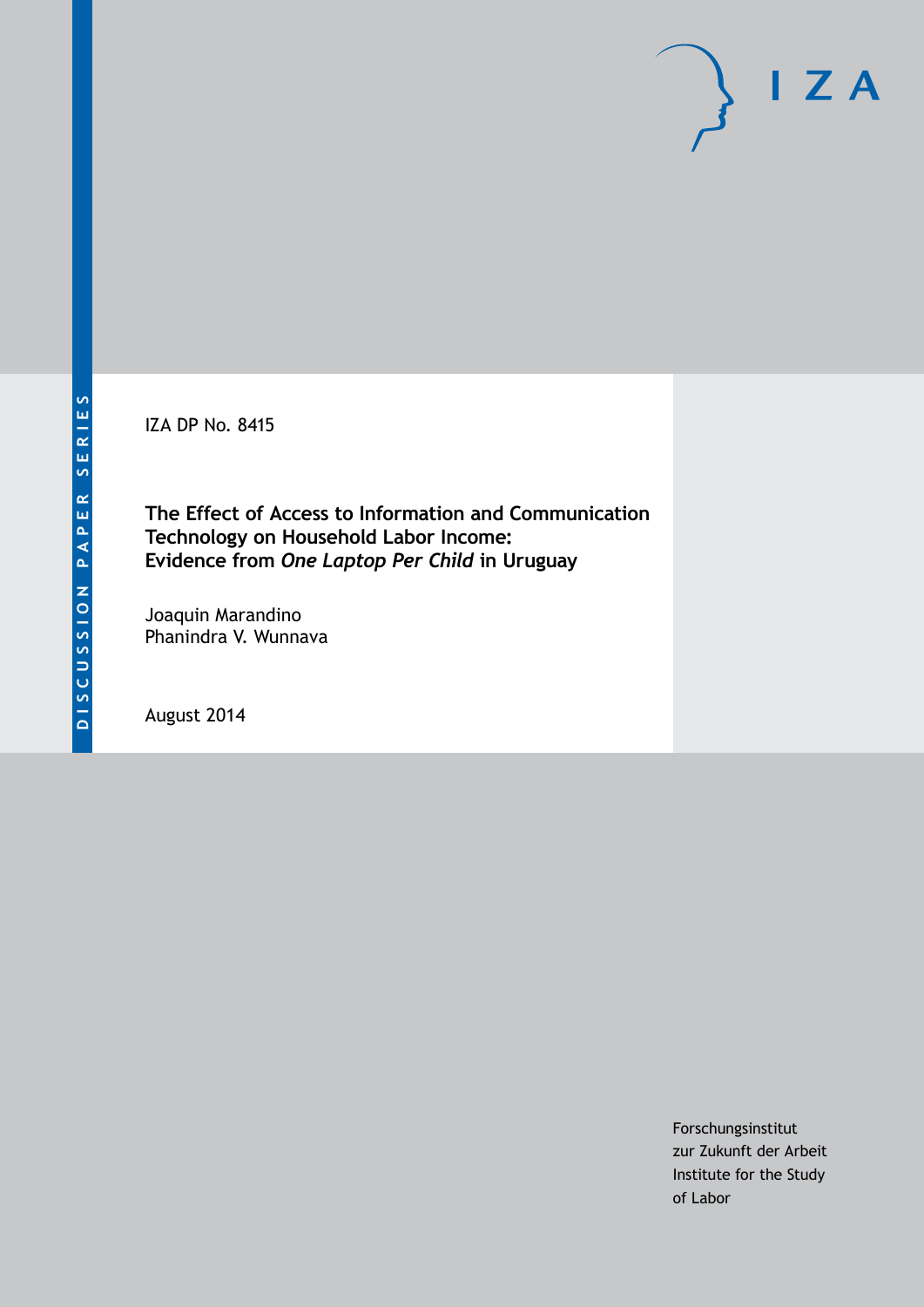# **The Effect of Access to Information and Communication Technology on Household Labor Income: Evidence from** *One Laptop Per Child* **in Uruguay**

### **Joaquin Marandino**

*CPA Ferrere*

#### **Phanindra V. Wunnava**

*Middlebury College and IZA*

Discussion Paper No. 8415 August 2014

IZA

P.O. Box 7240 53072 Bonn Germany

Phone: +49-228-3894-0 Fax: +49-228-3894-180 E-mail: [iza@iza.org](mailto:iza@iza.org)

Any opinions expressed here are those of the author(s) and not those of IZA. Research published in this series may include views on policy, but the institute itself takes no institutional policy positions. The IZA research network is committed to the IZA Guiding Principles of Research Integrity.

The Institute for the Study of Labor (IZA) in Bonn is a local and virtual international research center and a place of communication between science, politics and business. IZA is an independent nonprofit organization supported by Deutsche Post Foundation. The center is associated with the University of Bonn and offers a stimulating research environment through its international network, workshops and conferences, data service, project support, research visits and doctoral program. IZA engages in (i) original and internationally competitive research in all fields of labor economics, (ii) development of policy concepts, and (iii) dissemination of research results and concepts to the interested public.

IZA Discussion Papers often represent preliminary work and are circulated to encourage discussion. Citation of such a paper should account for its provisional character. A revised version may be available directly from the author.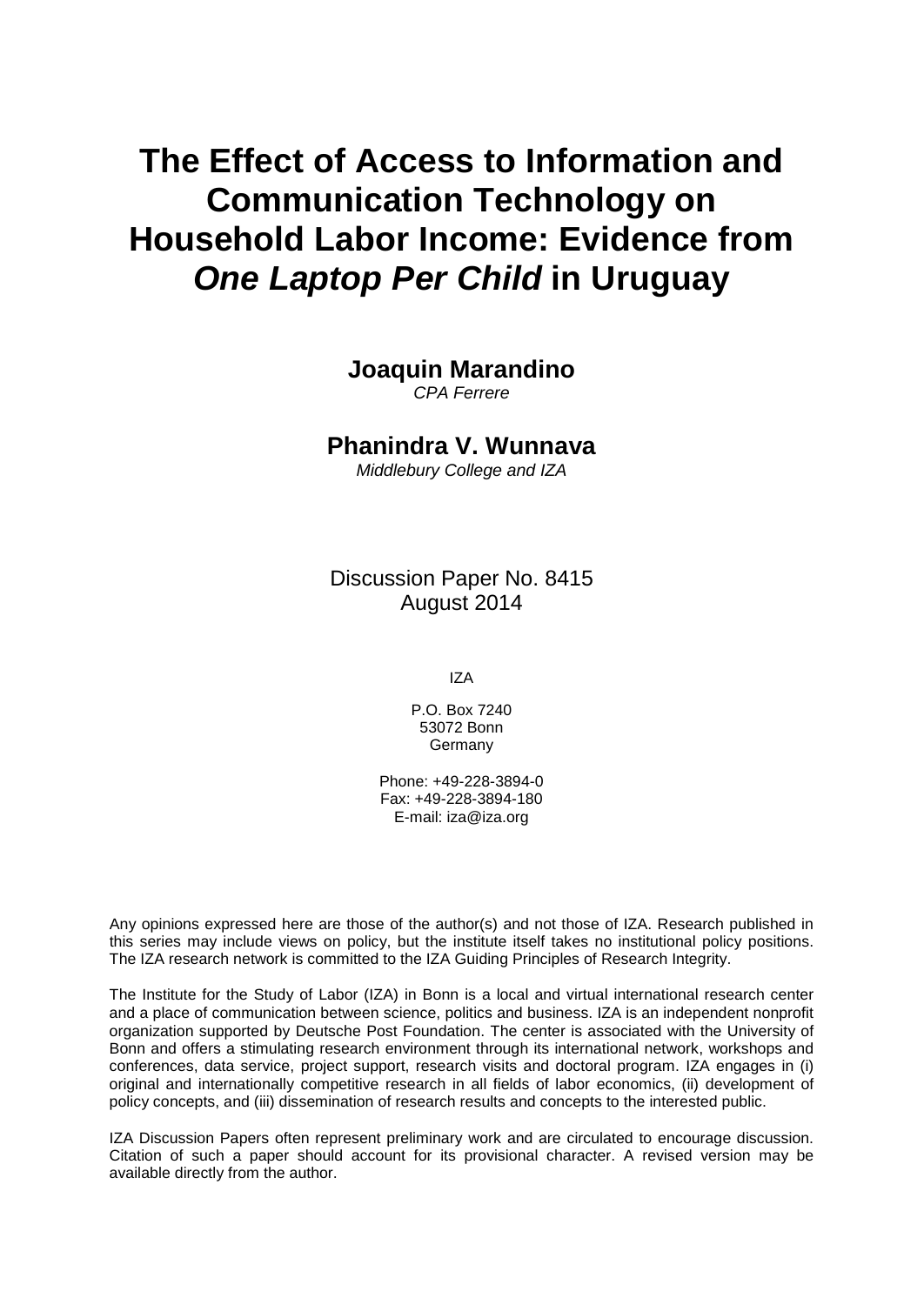IZA Discussion Paper No. 8415 August 2014

# **ABSTRACT**

# **The Effect of Access to Information and Communication Technology on Household Labor Income: Evidence from** *One Laptop Per Child* **in Uruguay[\\*](#page-2-0)**

This paper examines the effect of the *One Laptop Per Child* program in Uruguay [*Plan Ceibal*] on household labor income. Since 2007, the Uruguayan government has delivered one laptop to every child and every teacher in public primary schools. This program has considerably increased access to information technology within households since evidence shows that parents make use of the technology. Households in the department of Florida received laptops in 2007, while those in the department of Canelones received them in 2009. Therefore, using data from Household Surveys from the National Institute of Statistics in Uruguay, a *difference-in-difference* model is estimated to capture the effect of the plan of giving laptops on labor income [either total or hourly income]. The results indicate that there is a statistically significant *positive* effect of this plan on the labor income of those households *below* the median income. Such findings call for a plan that is more targeted to give laptops to *low-income* households, where parents possess less computer skills and the program has a greater potential.

JEL Classification: H41, H52, J31, O33

Keywords: technology, laptop, Uruguay, labor income, difference-in-difference, median income

Corresponding author:

Phanindra V. Wunnava Middlebury College Warner Hall 502F Middlebury, VT 05753 USA E-mail: [wunnava@middlebury.edu](mailto:wunnava@middlebury.edu)

<span id="page-2-0"></span>We would like to thank James Bang and Terry Simpkins for their thoughtful comments and editorial suggestions. The usual caveats apply.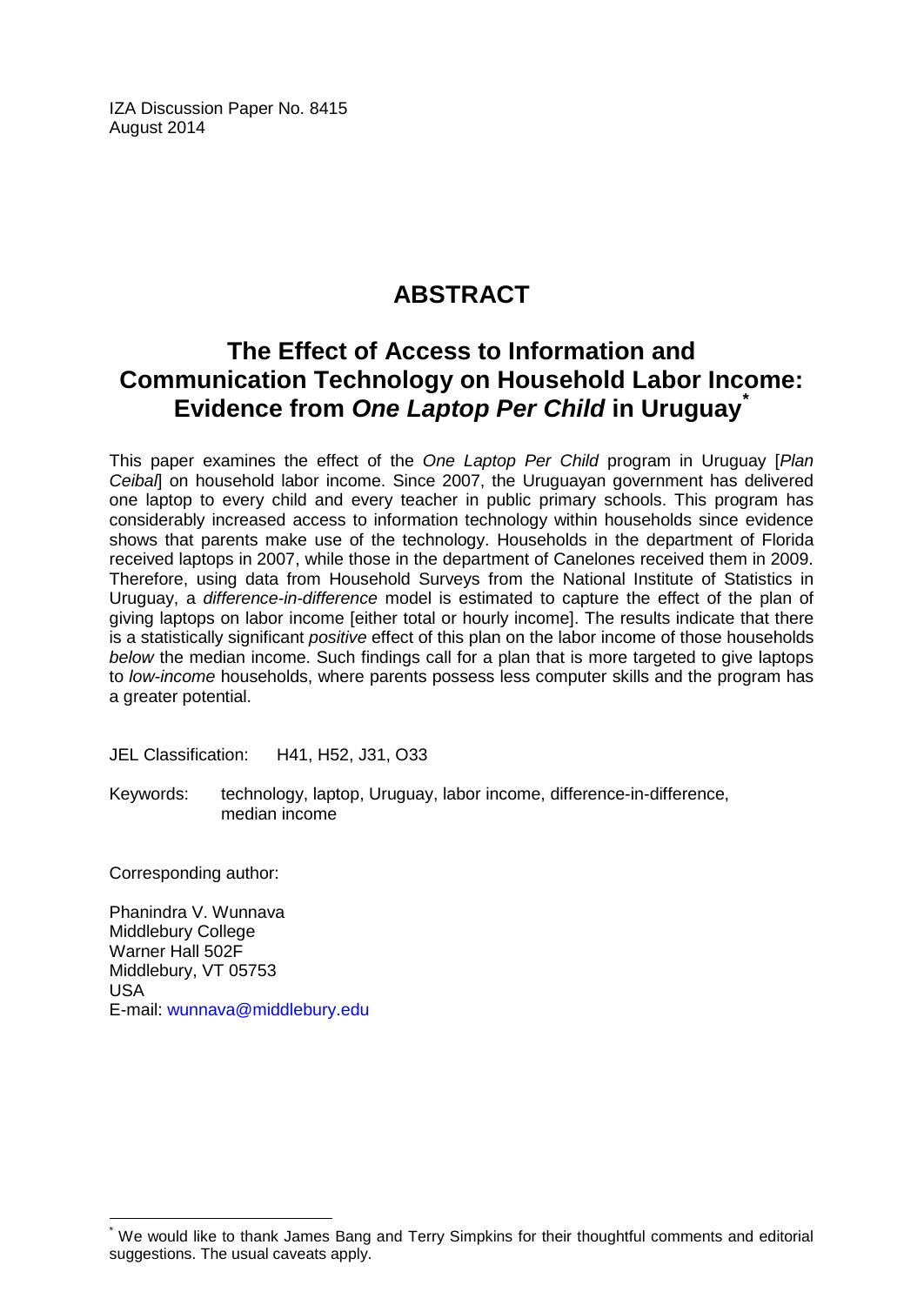#### **I. Introduction**

This paper analyzes the effect of the recent increase in access to Information and Communication Technology (ICT, hereafter) on household labor income in Uruguay. Since 2007, under the name of *Plan Ce[i](#page-17-0)bal*, the Uruguayan government has delivered XO laptops<sup>i</sup>, and eventually, Internet connections, to every child and every teacher in public primary schools. The program's objective is to close the prevailing digital divide that can potentially exacerbate the existing income inequality (Schiller, 1981).

Although children are the ones receiving the laptops, other household members make active use of the technology: 57% of the parents use the laptops to acquire computer skills, 45% to gather information and 31% to navigate the Internet (Plan Ceibal, 2012). Thus, economic theory and the literature suggest that a positive impact on household labor income can be expected. The aim of this paper is to explore the impact of the recent expansion of access to ICT over household labor income in Uruguay.

This study is timely for several reasons. *First*, it contributes to the limited literature on the impact of the access to ICT at home only. Most of the work in the field focuses on returns to computer skills and Internet use at the workplace. *Second*, it is the first one to explore the effect of the OLPC program on household labor income in Uruguay. *Third*, it is one of the few "*natural experiments*" in the field since increases in ICT access do not happen frequently on such a large scale. *Fourth*, it examines over-time changes as opposed to many other studies that only use cross-sectional data.

A *double difference model* is implemented to capture the outcome of the program on household labor income. The control group consists of households in the department<sup> $<sup>n</sup>$ </sup> of</sup> Canelones where the plan started in 2009. The treatment group includes households in Florida where households first received laptops in 2007. Using a Mincer equation and controlling for gender, ethnicity, civil status, rural location, access to other ICT devices and the number of XO laptops, results suggest no significant effect on all households, but a significant one on lowerincome households. Those below the median income that have received at least one XO laptop have total and hourly labor incomes 37% and 33% higher than their counterparts, respectively. Therefore, these results call for the implementation of policies that target low-income families.

The literature on the impact of ICT access at home is limited since most studies explore the effects at the workplace. Some of them use cross-sectional data while others look at changes over time by using panel data. The following section develops on the economic literature of the impact of ICT access on income.

### **II. Background**

One of the main issues associated with cross-sectional works is selectivity bias. Krueger (1993), considered the pioneering cross-sectional work in the field, uses the U.S. Current Population Survey (CPS) from 1984 to 1989 and finds that using a computer at home is associated with 9% higher earnings. Nevertheless, DiNardo and Pischke (1997) also find a wage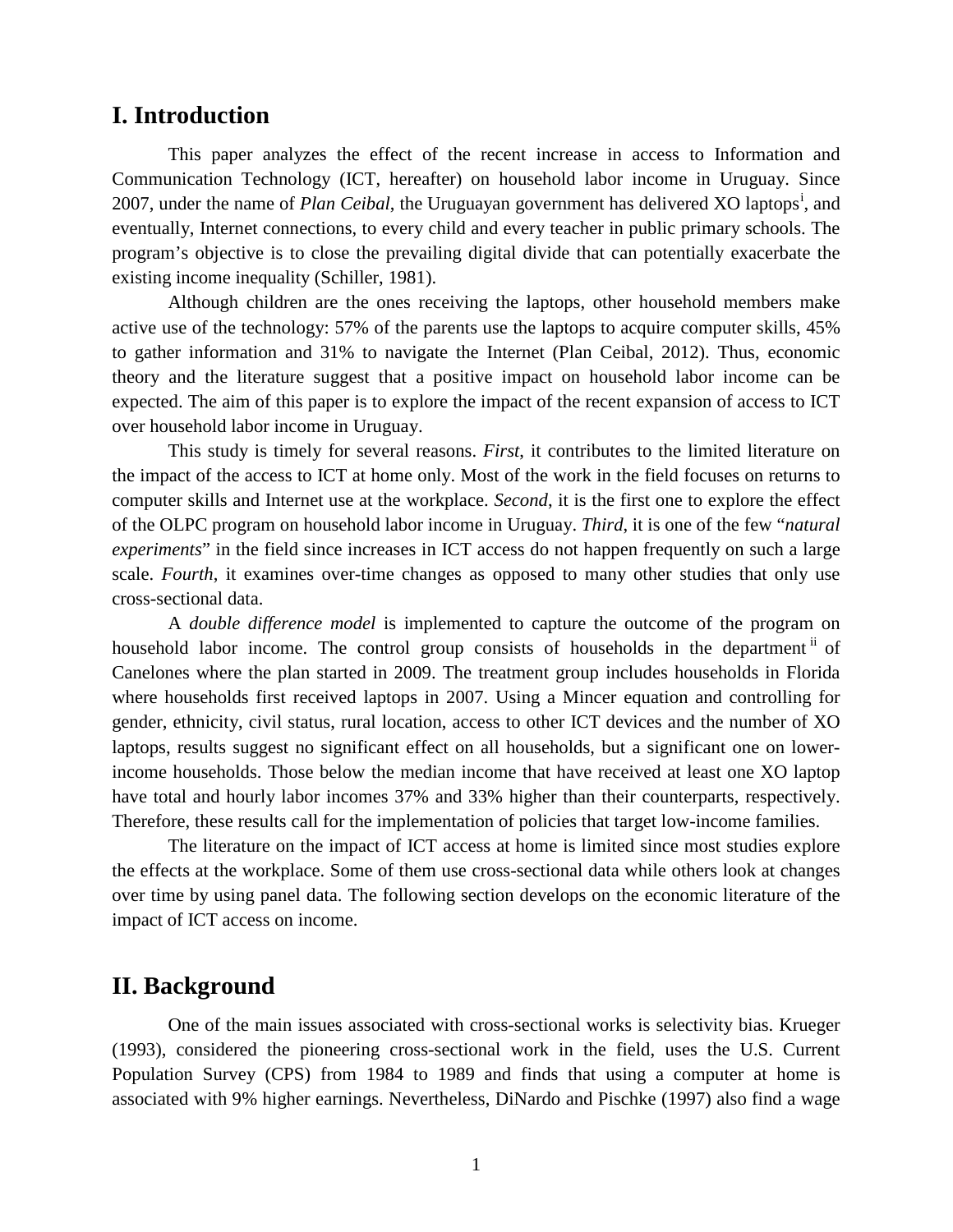differential associated with the use of pencils, telephones and calculators, and argue that Krueger's results suffer from selectivity bias. The authors sustain that even though a higher wage can result from using technology at work, it is also conceivable that higher-wage workers are the ones who use computers on their jobs (reverse causality). Different scenarios illustrate this phenomenon (Di Maggio and Bonikowski, 2008). First, employers may select more qualified workers to adopt new technologies (Entorf and Kramarz, 1997). Second, firms with better performance are more able to adopt new technologies and pay higher wages relative to firms that perform worse in the market (Domes, Dunne and Troske, 1997). Third, it is easier for firms with more skilled workers to adopt new technologies (Acemoglu, 2002).

Other cross-sectional studies for the United States find a positive impact of Internet use on earnings. Goss and Phillips (2002) and Freeman (2002) also use the CPS and conclude that the wage premium resulting from Internet use is approximately 13.5% and 14%, respectively. Navarro (2010) uses cross-sectional data from Brazil, Chile, Costa Rica, Honduras, Mexico and Paraguay and finds that returns from Internet use range from 18% to 30% for both salaried and self-employed workers. Additionally, Internet use for productive purposes yields positive returns for self-employed workers in Brazil and Chile.

In order to overcome selectivity bias, researchers have used panel data. Concerning the effect of ICT access at the workplace, Oosterbeek and Ponce (2009) conclude that unobserved worker characteristics, and not computer use, among Ecuadorian workers explain the wage premium associated with increases in productivity. Entorf and Kramarz (1997) and Haisken-DeNew and Schmidt (1999) reach similar conclusions using data sets from France and Germany, respectively. Other studies support the same results (Borghans and ter Weel, 2005; Sakellariou and Patrinos, 2003).

On the other hand, Dostie et al. (2009) use the Canadian Workplace and Employee Survey (1999-2001) and conclude that there is a positive impact of computer use after controlling for selectivity bias and unobservable characteristics. The authors implement a mixed effects model (individual fixed effects and matched employer-employee data) and find a 4% return to computer use at the workplace. Using the National Longitudinal Survey of Youth for the years 2000, 2002, 2004 and 2006, Danyal et al. (2011) implement a fixed-effects model and find that individuals possessing computer skills (defined as having a personal computer at home) earn a 4.8% wage premium. Arabsheibani et al. (2004) use data from the British Social Attitudes Survey for 1985 and 1990 and implement the Heckit technique to correct for selectivity bias. Their results show that two thirds of the wage differential between computer users and non-users is explained by computer use.

Pabilonia and Zoghi (2005) argue that using fixed-effects models to control for unobserved worker characteristics does not control for time-variant unobserved skills. Hence the authors use matched workplace-employee panel data from Canada and instrument computer possession in order to correct for selectivity bias. They find no statistically significant effect of computer use on wages but a significant one of computer experience on earnings. That is, a worker with average computer experience earns 13.5% more than a non-computer user. The authors conclude that computer experience as a proxy for computer skills, and not computer use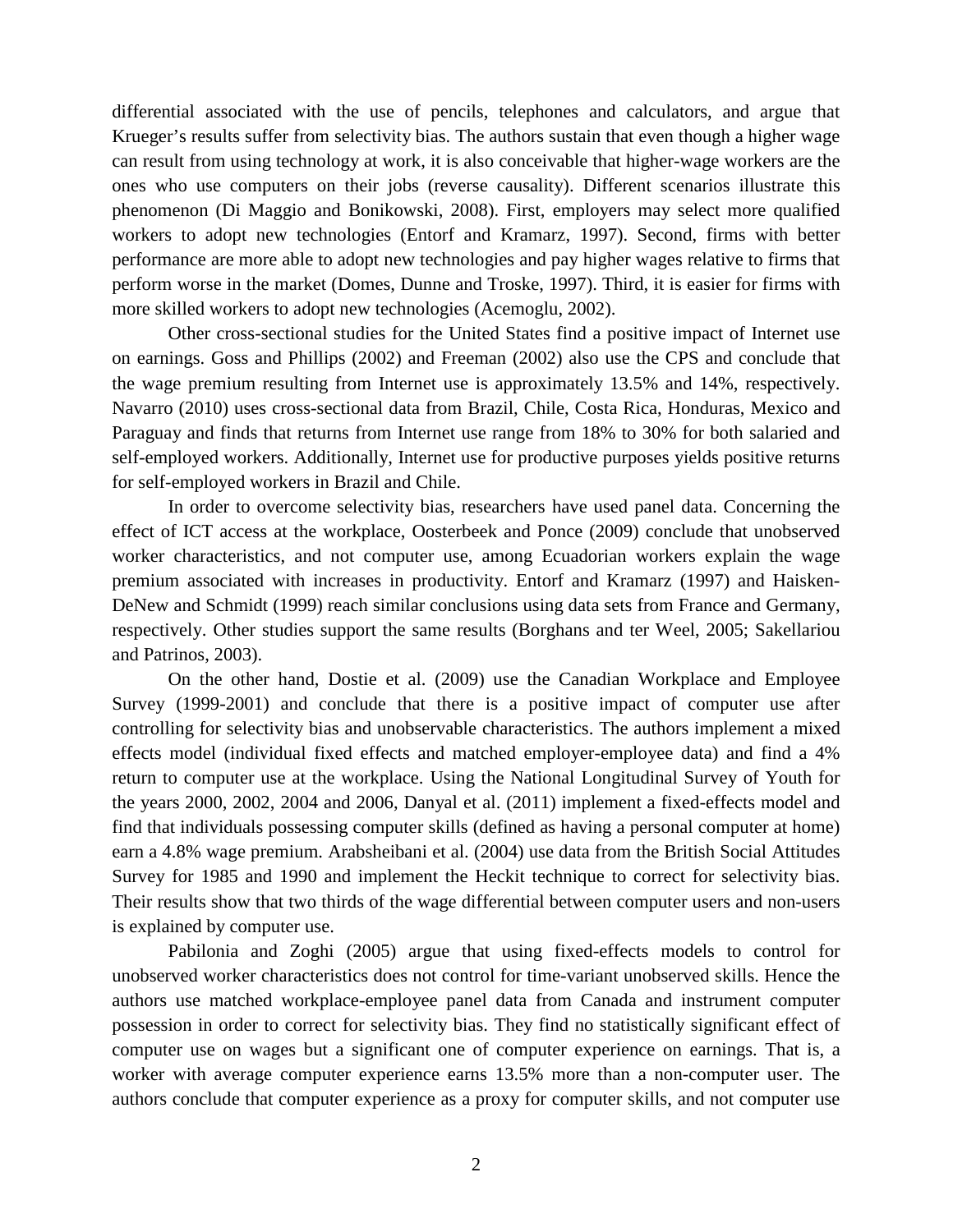independent of skills, generates a wage differential. Other studies follow the same direction (Borland, Hirschberg and Lye, 2004; Dickerson and Green, 2004).

Evidence of a positive return to Internet use is also found in the literature. Di Maggio and Bonikowsky (2008) observed that Internet users in the United States experienced a higher wage increase relative to non-users between 2000 and 2001 (Current Population Survey). The returns were significant for Internet use in both places (work and home) as well as only at home. In the same line and using the same database for 1997, Kim (2003) finds a positive return to information-seeking activities on the Internet.

Hence the diverse literature on the effect of ICT on earnings indicates that two big challenges arise when estimating such effect: endogeneity of the treatment variable (selectivity bias) and controlling for unobserved (both time variant and invariant) individual characteristics.

### **III. Methodology and Empirical Analysis**

Becker (1962) is the first work to compose a theory of human capital where factors other than physical capital help explain economic growth and income inequality. Such factors include intangible skills acquired from on-the-job training, schooling and gathering information, among others.

This paper intends to capture the return to investing in human capital by enjoying a greater access to technology and information at home. The evidence shows that around half of the parents whose children received laptops use the devices for information-seeking activities



Figure 1: Map of Uruguay

and computer skills acquisition. So an important theoretical expectation would be an increase in household labor income as a result of investing in human capital. The following empirical model attempts to capture these investment returns at the household level.

The laptop delivery process suggests the existence of a natural experiment so a *double difference model* is estimated. The program started in the department of Florida in 2007 and reached the department of Canelones in 2009. Thus the treatment

group consists of households in Florida that are eligible for the plan, while the control group contains households in Canelones with the same eligibility characteristics.<sup>[iii](#page-17-2)</sup>

Since the survey does not follow the same collection of households, treatment and control groups contain different number of observations for each year. In 2006, the two groups consist of 245 and 687 households, respectively, while in 2009 they comprise 275 and 677 households, respectively.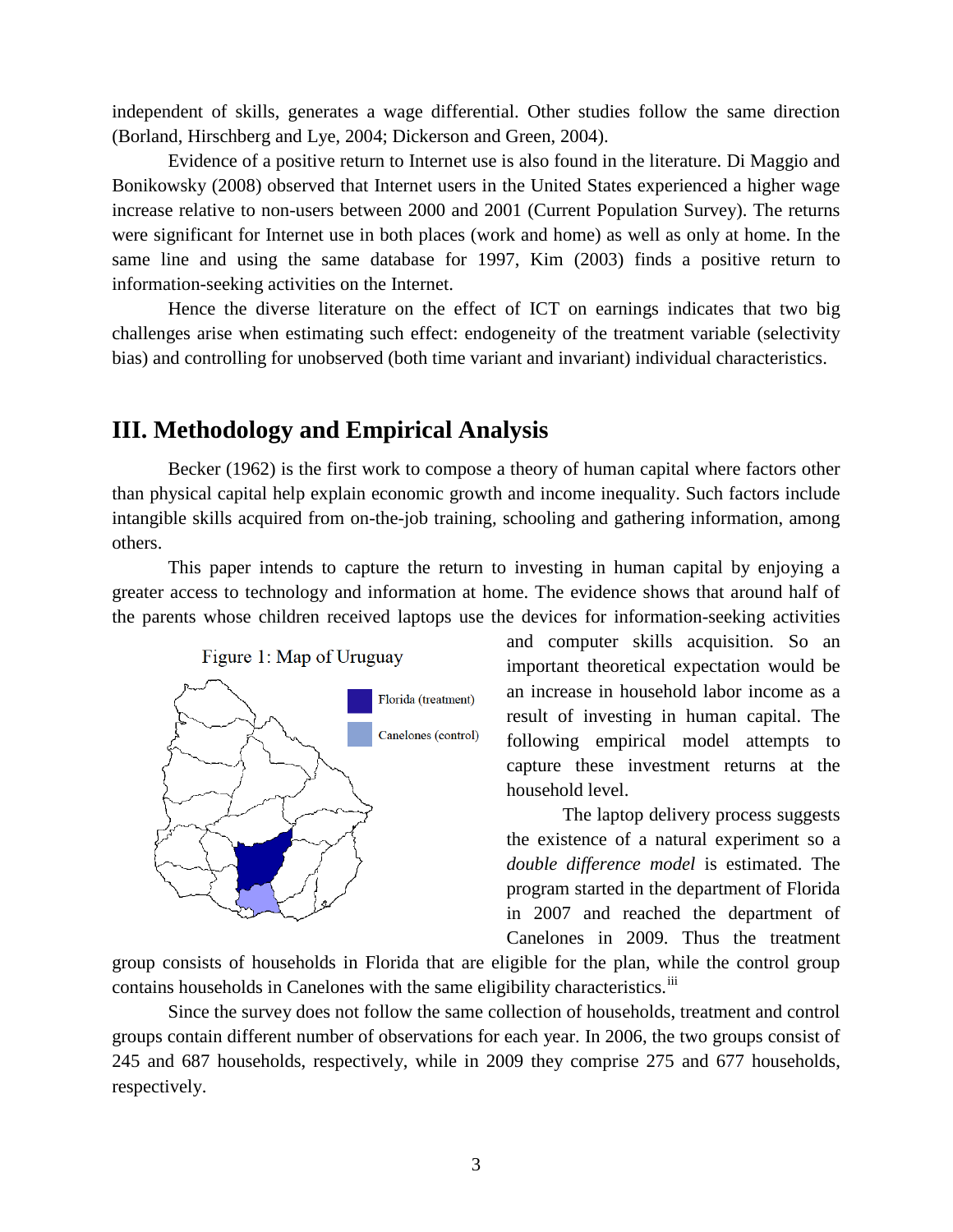Macro and micro evidence support that the common trend assumption is not violated. *Figure 2* and *Figure 3* confirm that GDP growth (1985-2006) and income per capita (1990-2012) have very similar trends for Canelones and Florida, which makes households in Canelones a strong control group for those in Florida.



The basic specification consists of the following *Mincerian* equation:

#### $ln(LABINC_i) = \beta_0 + \beta_1 F_i + \beta_2 A_t + \beta_3 (F_i * A_t) + \beta_4 educ_i + \beta_5 exp_i + \beta_6 exp_i^2 + HHhead\varphi$ + **HHICT** $\phi$  + numlaptops<sub>i</sub> + rural<sub>i</sub> +  $\varepsilon$ <sub>i</sub>

The binary variable  $F_i$  indicates that a household is located in Florida [i.e., 'treatment' group] and  $A_t$  that it was observed in 2009 [i.e., 'after' the program has been implemented]. The coefficient  $\beta_3$  of the interaction term between these two variables ( $F_i * A_t$ ) is the *double*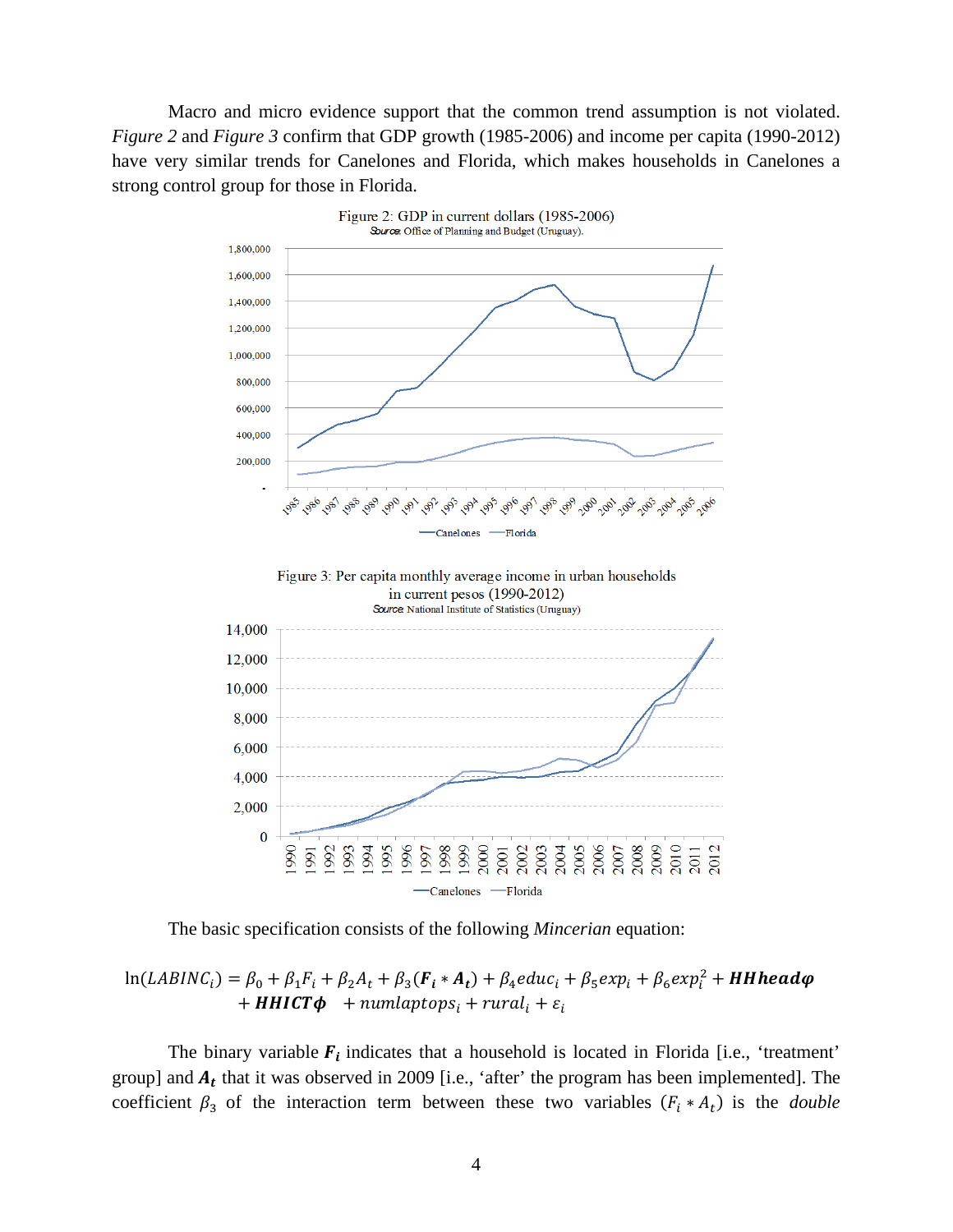*difference estimator*, which in this model captures the effect of ICT access on household labor income. Education and experience refer to the household average schooling and potential experience. The vector **HHhead** contains head of the household dummies (white, male and married), while the vector  $HHICT$  includes dummies that indicate the possession of other ICT devices such as non-XO computers, cellphones, cable TV and radio. Controlling for access to other ICT devices does not attempt to establish any causal relationship but to isolate the effect of other channels whereby information can enter the household. Other control variables are the number of XO laptops in a household and a binary variable indicating that a household is located in a rural area.

This paper focuses mainly on the effect of the program on low-income households. For this, the sample is segmented to households below the natural log of median income. The segmentation is done separately for each of the four subgroups (treatment and control groups in 2006 and 2009) in order to preserve the sample proportionality.

Data come from the 2006 and 2009 Continuous Household Surveys from the National Institute of Statistics in Uruguay. *Table 1* contains the summary statistics <sup>[iv](#page-17-3)</sup> of the households below the median income, and the relevant regression results are presented in *Table 2* (see *Appendix D* for overall sample regression results).

#### **Table 1 [about here]**

An average household from this data set earns 8,152 Uruguayan pesos per month, which is equivalent to 39 pesos per hour worked. This piece of information, together with the fact that all children attend public primary school, confirms that the sample consists mainly of lowincome households. Treated households account for 28% of the observations, while those surveyed in 2009 are about half of the segmented sample. On average, fully employed members have attended school for approximately 7 years (less than completing middle school) and have an average potential experience of 28 years. There are on average 4 members and 2 children per household, and 15% of the households are located in rural areas. Around 73% of the heads of household are male, 98% white and 51% married. The numbers also show that 20% of the households own a non-XO computer, 37% have cable TV service, 93% possess a radio and 83% have at least one cellphone. The number of XO laptops is on overage 0.19 per household.

As expected for a cross-sectional data set, the  $\chi^2$  values from the Breusch-Pagan/Cook-Weisberg test confirm the presence of heteroskedasticity. In order to cope with possible endogeneity in *average education*, the number of under-14 children in the household is used as an instrumental variable.<sup>[vi](#page-17-5)</sup> Even though the t-tests from the first-stage regressions suggest this is a strong instrument, the Hausman test reveals that average education is not endogenous. That is, school attendance does not seem to depend strongly on household income for this segmented sample.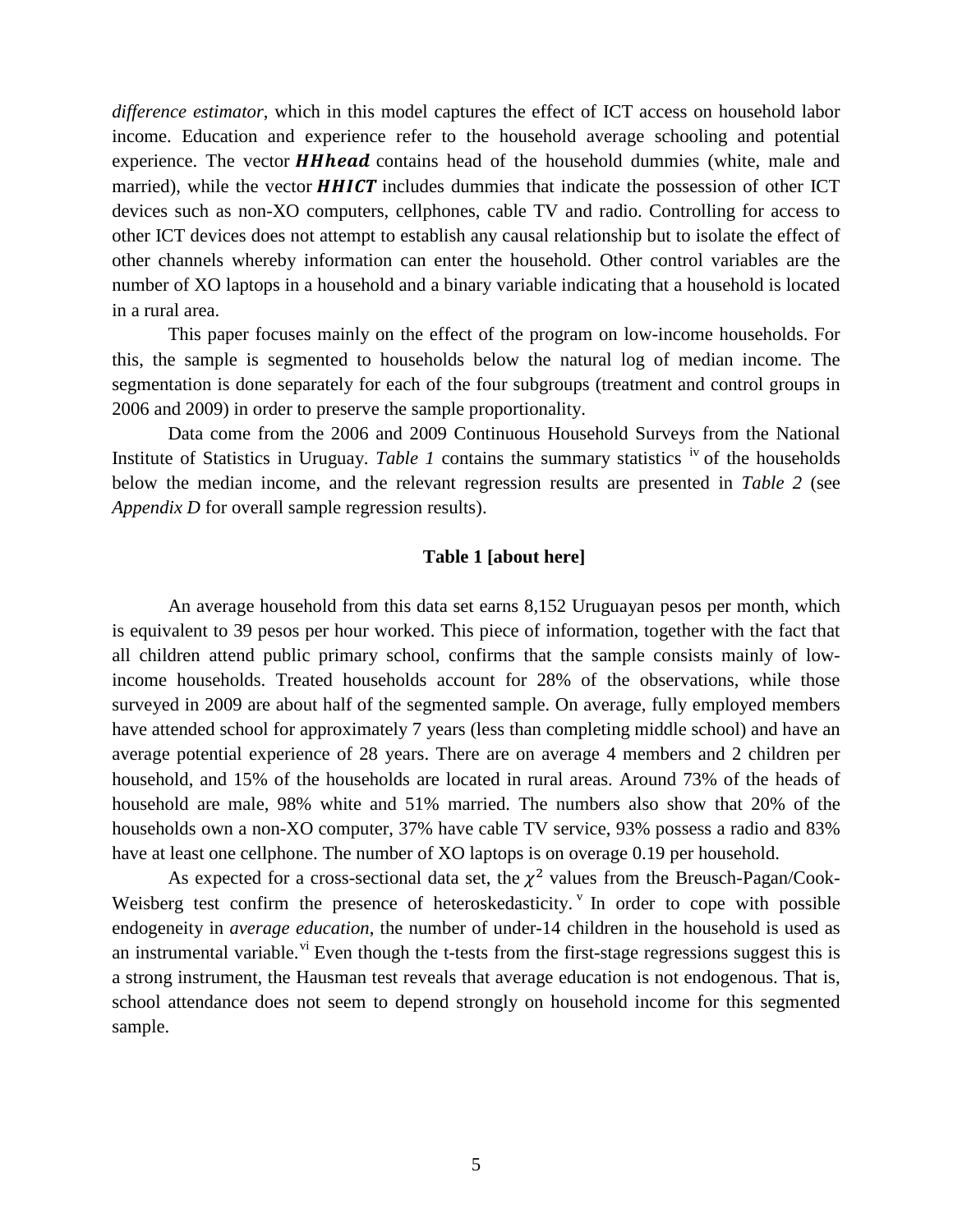| Dependent variable[s]:       | <b>Total income</b> | <b>Hourly income</b> |  |
|------------------------------|---------------------|----------------------|--|
|                              | (1)                 | (2)                  |  |
| <b>Independent variables</b> |                     |                      |  |
| $\boldsymbol{F}$ [Treatment] | $-0.0515$           | $-0.085$             |  |
|                              | (0.0703)            | (0.0703)             |  |
| $A$ [After]                  | $0.1477***$         | 0.0939*              |  |
|                              | (0.0547)            | (0.0501)             |  |
| $F^*A$                       | $0.3744***$         | $0.3258**$           |  |
|                              | (0.1219)            | (0.1347)             |  |
| Average education            | $0.0405***$         | $0.0639***$          |  |
|                              | (0.0079)            | (0.0082)             |  |
| Average experience           | $0.0426***$         | $0.0273***$          |  |
|                              | (0.0082)            | (0.0069)             |  |
| Average experience squared   | $-0.0007$ ***       | $-0.0003***$         |  |
|                              | (0.0001)            | (0.0001)             |  |
| Male head of household       | $0.1022*$           | 0.0443               |  |
|                              | (0.0607)            | (0.0584)             |  |
| White head of household      | $-0.0963$           | $-0.0925$            |  |
|                              | (0.1235)            | (0.1475)             |  |
| Married head of household    | 0.0415              | 0.0589               |  |
|                              | (0.0487)            | (0.0473)             |  |
| Non-XO computer              | $-0.0483$           | $-0.081$             |  |
|                              | (0.0547)            | (0.0573)             |  |
| Cable TV                     | 0.0984**            | $0.0855*$            |  |
|                              | (0.0434)            | (0.0465)             |  |
| Radio                        | $0.2139*$           | 0.0663               |  |
|                              | (0.1189)            | (0.0914)             |  |
| Cellphone                    | $-0.0747$           | $-0.0689$            |  |
|                              | (0.0640)            | (0.0580)             |  |
| Number of XO laptops         | $-0.0905$           | $-0.0677$            |  |
|                              | (0.0662)            | (0.0730)             |  |
| Rural                        | 0.0517              | 0.0422               |  |
|                              | (0.0585)            | (0.0552)             |  |
| Constant                     | 7.7481 ***          | 2.5034***            |  |
|                              | (0.2289)            | (0.2118)             |  |
| No. of Obs.                  | 940                 | 940                  |  |
| R-Squared                    | 0.16235             | 0.12136              |  |

*Table 2***: Regression** results based on sample below the median income

 $*$  p<0.10, \*\* p<0.05, \*\*\* p<0.010

Note: robust standard errors ( ).

For those below the median income, the *double-difference estimator* indicates that the program has had a statistically positive significant effect on total labor income (*Table 2*). Families that received laptops in 2007 in Florida earn 37.4% more total income than their counterparts in Canelones. This result is significant at the 1% level. In terms of the Mincerequation variables, both education and potential experience yield significant results at the 1%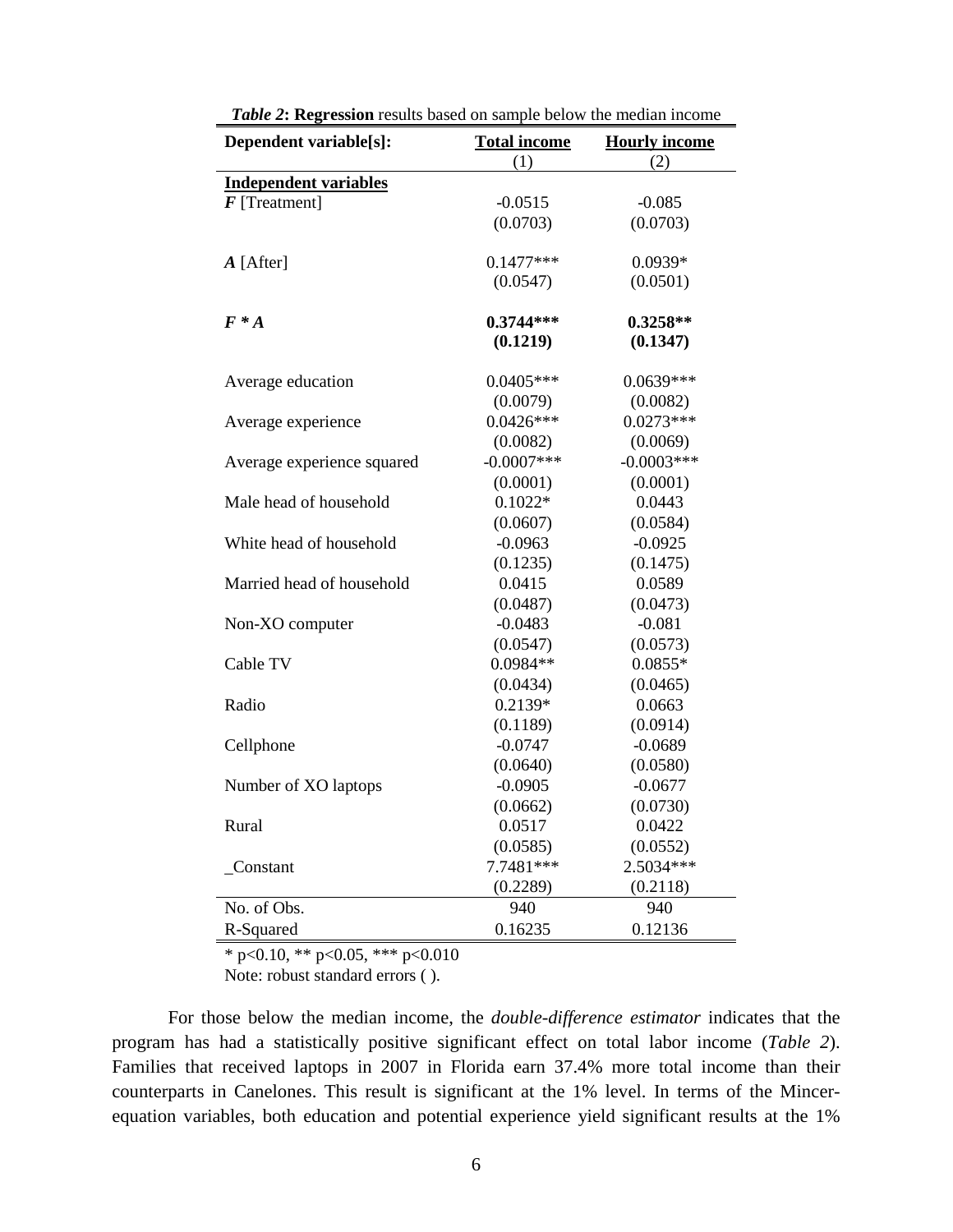level. The rate of return to education is 4% for every additional year of schooling, while the marginal effect of average experience at the mean is -11.4% for every year of experience. The total-income differential for a male head of household is 10.2%, whereas ethnicity and marital status do not yield significant results. In terms of access to ICT devices, possessing cable TV and radio is associated with 9.8% and 21.4% higher total income, respectively. Other devices and rural location do not generate significant coefficients.

The program has also had a statistically positive significant effect on hourly income for households below median income. Treated households in Florida earn on average 32.6% more per hour than non-recipients, which is statistically significant at the 5% level. Similarly, all Mincer-equation variables yield significant results at the 1% level. In relation to schooling, every additional year of average education is associated with a 6.4% increase in hourly labor income. A one-year increase in potential experience determines a 4.9% decrease in hourly income at the mean, while no head of household characteristic is statistically significant in the model. Only cable TV is significantly associated with hourly income, with an 8.5% differential, whereas rural location does not yield a significant coefficient.

Even though the estimated return to computer and Internet use might seem unrealistically high for a 2-year period (37.4% and 32.6% for total and hourly income, correspondingly), the fact that the segmented sample contains mostly low-income households leads to the following considerations. First, an above 30% increase in wages for these households is not a significant amount in absolute terms. At the mean, the outcome on household labor income is 3,052 constant pesos (November 2009), which is equivalent to PPP USD 243.75. For hourly income, the increase is equal to PPP USD 1.02. A lower return might seem more realistic but not economically significant. Second, Uruguay is a developing economy so the return to information technology is expected to be greater than in developed countries. This is because skilled workers are scarcer in developing economies relative to non-skilled ones.

#### **IV. Conclusions and Policy Implications**

Those below the median income that received laptops in 2007 earn 37% and 34% more than non-recipients in total and hourly income, respectively. The *double difference model* captures no statistically significant effect in the overall sample (see *Appendix D Table 4*) and in those above median income.

Pre-existing differences in ICT access help explain such results. According to Ceibal Center, 47% of households in the highest quintile owned a computer in 2006 while in the lowest quintile only 5% had access to a computer at home (see *Figure 4*). By 2013, as a result of the program, these numbers had drastically increased to 79% and 66%, correspondingly. Thus higher-income households were more likely to already have access to ICT before the plan started, while only a small percentage of lower-income households enjoyed such access. This supports the idea that the program did not constitute a substantial change for households that already had computers at home prior to the treatment. Households where the program considerably increased access to the technology experienced an increase in income.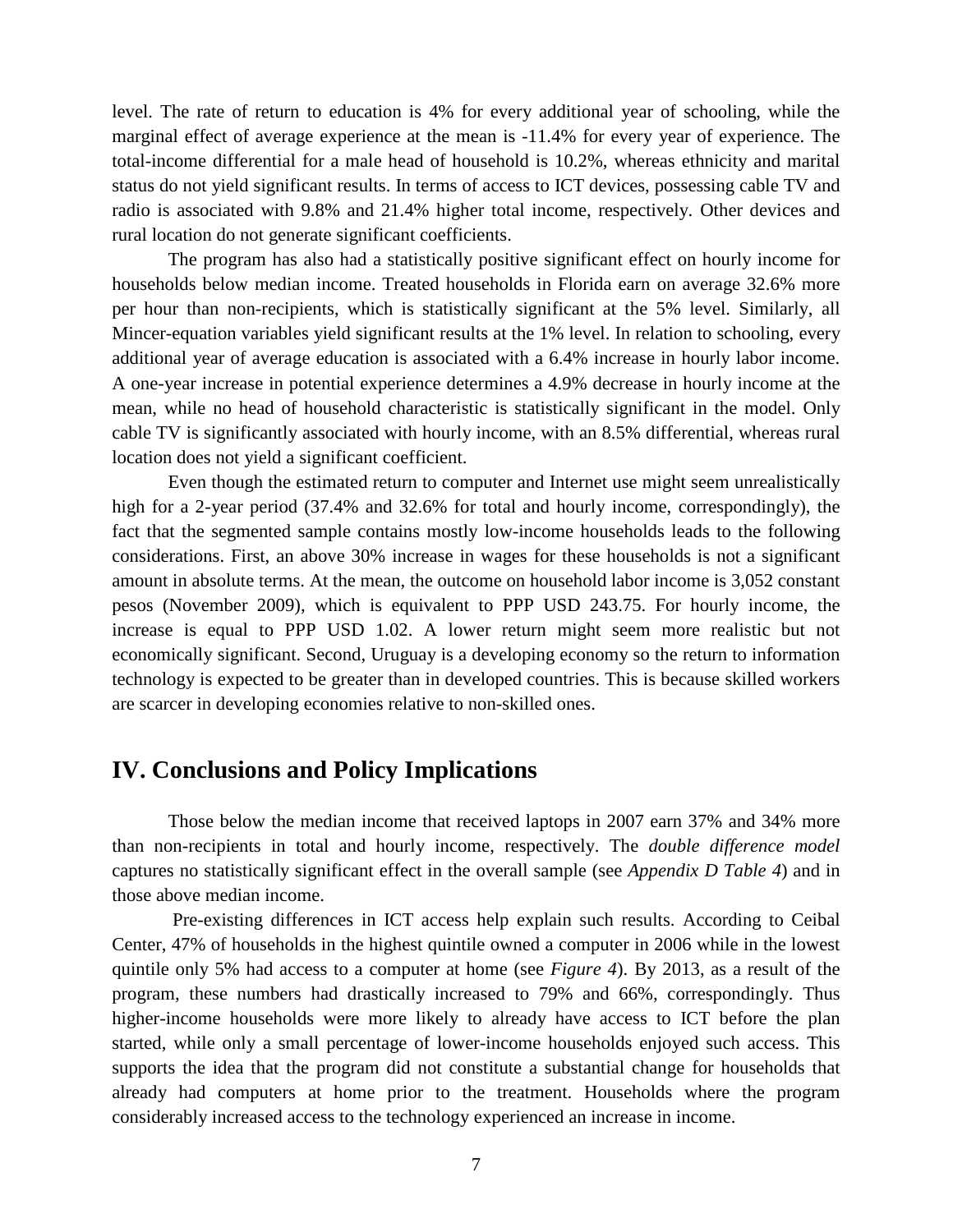

The potential impact of Ceibal in reducing inequality has not been maximized yet. The program currently provides parents with training on computer and Internet skills but 82% of them had not received any training in 2011. Only 21% of mothers from the lowest socioeconomic level<sup>[vii](#page-17-6)</sup> used a computer at home, while 86% from the highest level reported to use one (for fathers, these figures are 9% and 71%, respectively). Additionally, 16% of those at the highest level did not know how to use the laptops against 44% at the lowest level (Plan Ceibal, 2012). These numbers show that if low-income household members seem to benefit more, but half of the parents from these households do not have the skills to use the laptops, then targeting these households would be highly beneficial in terms of diminishing income inequality.

Therefore, two options of policy recommendations follow from the results. The first one would be to reduce Ceibal spending by targeting only low-income households, while the second one would be an increase in the program's budget in order to pursue the same objective. The former gives priority to public spending efficiency by reducing the resources used in the program and possibly transferring the surplus to other programs that also prove to be beneficial. Assuming that the optimal income threshold is the median income (that is, there is no benefit above this limit), the welfare loss associated with the existing program equals 42.7% of Ceibal total budget or 1.3% of total spending in public education (see *Appendix E Table 5*).

Nevertheless, this option has several weaknesses. First, the optimal income threshold might be different from the one used in this cost saving calculation (i.e. median income). Second, given the nature of public education in Uruguay, selecting families based on household labor income would not enjoy much public support. Third, and probably the most important one, other potential benefits are totally ignored. For instance, Mane and Bishop (2006) find that children whose families made early investment in computer skills were later rewarded in the labor market. It is definitely too early to evaluate labor market outcomes among those pupils who received laptops.

On the other hand, a budget increase would pursue an equity objective by maintaining the program's universality. This option would certainly have greater public support than targeting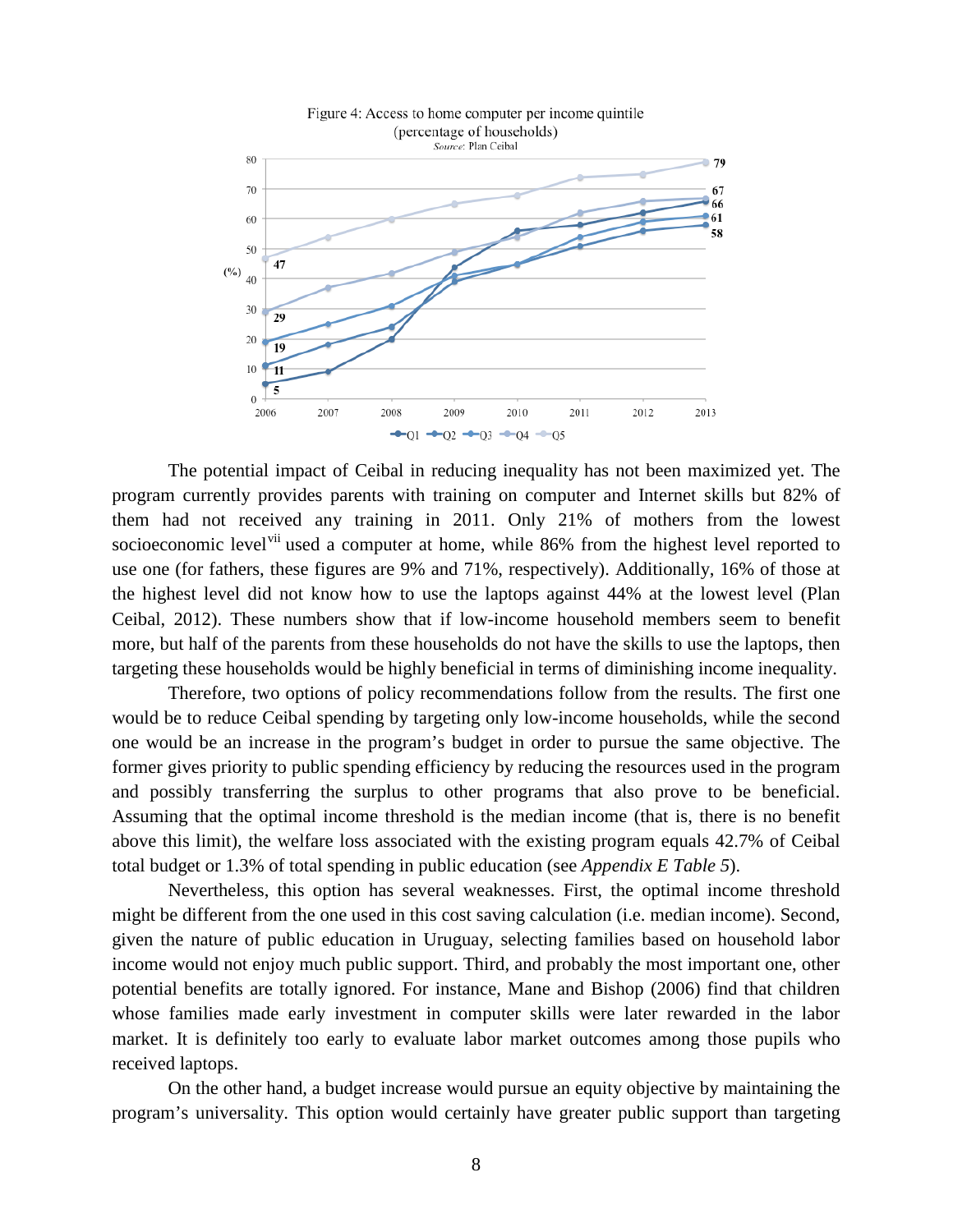only low-income households. The issue lies on the current government's inability to expand public spending. Official figures indicate that the local economy will grow 3% in 2014 and accumulate a fiscal deficit of 3.3% by the end of the year<sup>viii</sup>. Moreover, the Uruguayan economy is not expected to grow as fast as in the past decade, which will certainly have an impact on the public budget and on the upcoming government's spending decisions. Therefore, a rise in total Ceibal spending so as to target low-income households could encounter important budget limitations.

#### **References**

- Acemoglu, Daron. *Technical change, inequality, and the labor market*. No. w7800. National Bureau of Economic Research, 2000.
- Arabsheibani, G. Reza, J. M. Emami, and Alan Marin. "The impact of computer use on earnings in the UK." *Scottish Journal of Political Economy* 51, no. 1 (2004): 82-94.
- Becker, Gary S. "Investment in human capital: A theoretical analysis." *The journal of political economy* 70, no. 5 (1962): 9-49.
- Benavente, J., D. Bravo and R. Montero (2009) "Wages and Workplace Computer Use in Chile", *mimeo*.
- Borghans, Lex, and Bas ter Weel. "Do we need computer skills to use a computer? Evidence from Britain." *Labour* 20, no. 3 (2006): 505-532.
- Danyal, Shah, Pankaj Maskara, and Annaheeta Naqvi. "Impact of computer skills on wages in USA." *Applied Economics Letters* 18, no. 11 (2011): 1077-1081.
- DiMaggio, Paul, and Bart Bonikowski. "Make money surfing the web? The impact of Internet use on the earnings of US workers." *American Sociological Review* 73, no. 2 (2008): 227- 250.
- DiNardo, John E., and Jörn-Steffen Pischke. "The returns to computer use revisited: Have pencils changed the wage structure too?" *The Quarterly Journal of Economics* 112, no. 1 (1997): 291-303.
- Domes, Mark, Timothy Dunne, and Kenneth Troske. 1997. "Workers, Wages and Technology." *Quarterly Journal of Economics* 112:253-90.
- Dostie, B., R. Jayaranam and M. Trépanier (2009) "What (if any) are the returns to computer use?", *Applied Economics*, 1-10.
- Entorf, Horst, and Francis Kramarz. "Does unmeasured ability explain the higher wages of new technology workers?." *European Economic Review* 41, no. 8 (1997): 1489-1509.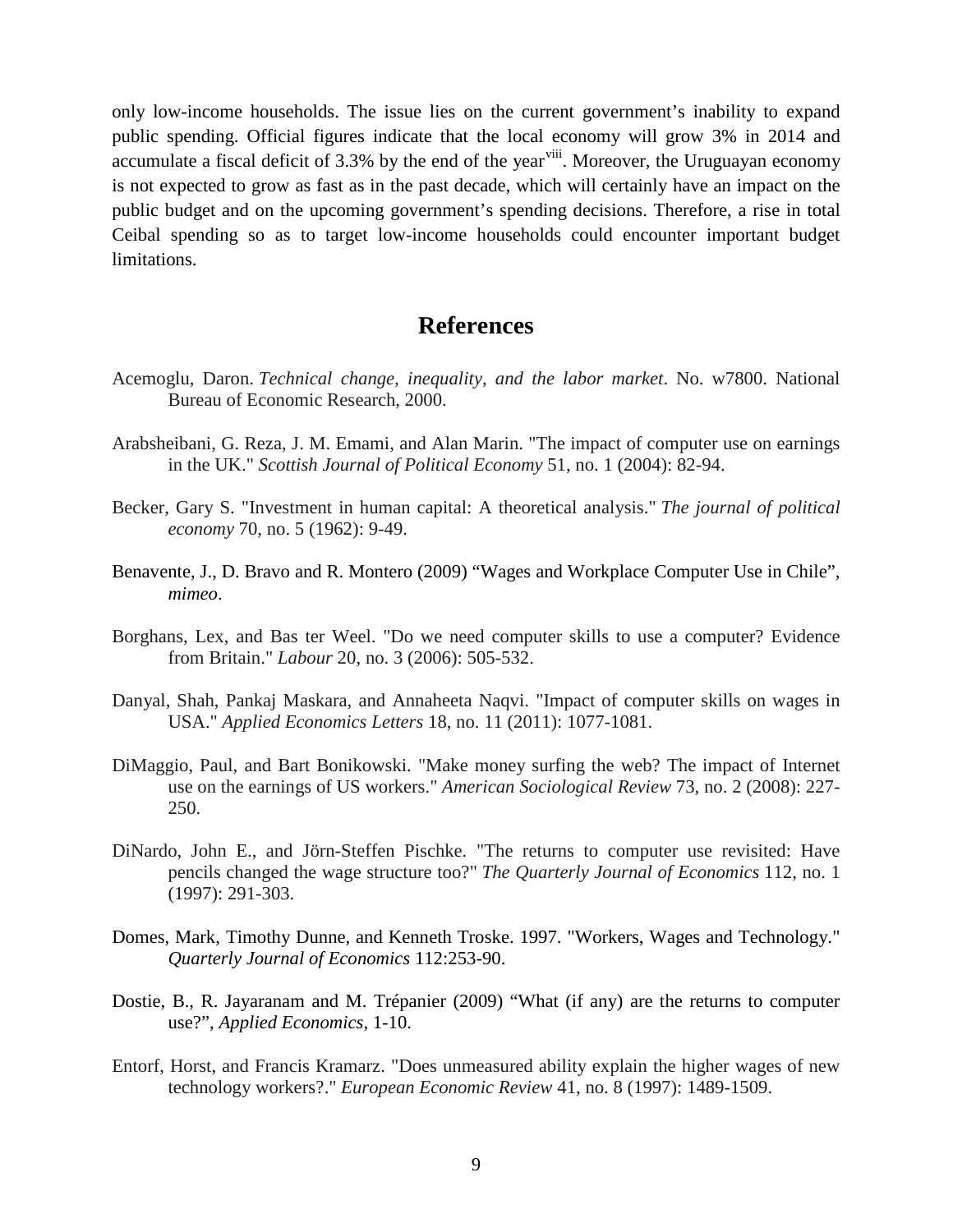- Haisken-DeNew, John, and Christoph Schmidt. "Money for nothing and your chips for free? The anatomy of the PC wage differential." (1999).
- Krueger, Alan B. "How computers have changed the wage structure: evidence from microdata, 1984–1989."*The Quarterly Journal of Economics* 108, no. 1 (1993): 33-60.
- Oosterbeek, Hessel, and Juan Ponce. "The impact of computer use on wages in a developing country: Evidence from Ecuador." *April, presented at LACEA*(2009).
- Pabilonia, Sabrina Wulff. "Returning to the returns to computer use." *The American economic review* 95, no. 2 (2005): 314-317.
- Plan Ceibal (2009). "Primer informe nacional de monitoreo y evaluación del Plan Ceibal." Monitoring and Evaluation Department of *Plan Ceibal*.
- Plan Ceibal (2012). "Annual Evaluation in Primary School, 2009-2011". Monitoring and Evaluation Department of *Plan Ceibal*.
- Sakellariou, Chris N., and Harry Anthony Patrinos. *Technology, computers, and wages: evidence from a developing economy*. Vol. 3008. World Bank-free PDF, 2003.
- Schiller, Herbert I. *Who knows: Information in the age of the Fortune 500*. ABLEX Publishing Corporation, 1981.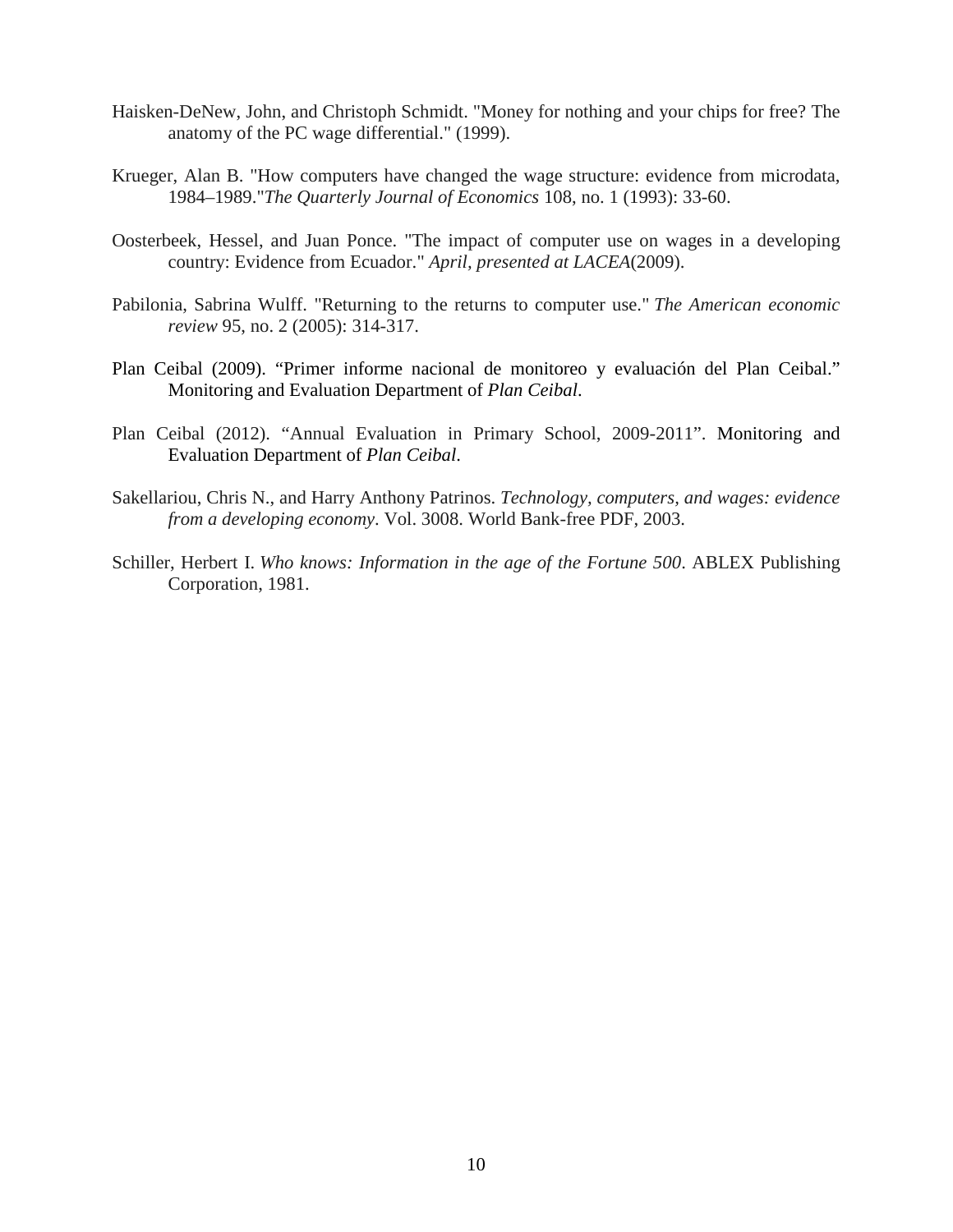| <b>Variable</b>                          | Obs | <b>Mean</b> | Std. Dev. | Min              | <b>Max</b>     |
|------------------------------------------|-----|-------------|-----------|------------------|----------------|
| <b>Income and hours worked</b>           |     |             |           |                  |                |
| Real total labor income                  | 940 | 8152.23     | 3886.90   | 104.10           | 17509.48       |
| Hourly real labor income                 | 940 | 39.19       | 29.96     | 0.62             | 457.81         |
| Log of total real labor income           | 940 | 8.83        | 0.70      | 4.65             | 9.77           |
| Log of hourly real labor income          | 940 | 3.46        | 0.66      | $-0.49$          | 6.13           |
| Hours worked (household)                 | 940 | 56.77       | 27.59     | 1                | 254            |
| <b>Household characteristics</b>         |     |             |           |                  |                |
| Treatment (household in Florida)         | 940 | 0.28        | 0.45      | $\overline{0}$   | $\mathbf{1}$   |
| After (year 2009)                        | 940 | 0.51        | 0.50      | $\boldsymbol{0}$ | 1              |
| Average education                        | 940 | 7.37        | 2.98      | $\overline{0}$   | 17             |
| Average age                              | 940 | 41.00       | 12.85     | 14               | 84             |
| Average potential experience             | 940 | 27.63       | 13.77     | $\boldsymbol{0}$ | 72             |
| Households members                       | 940 | 4.54        | 1.58      | $\mathbf{1}$     | 12             |
| Children                                 | 940 | 1.91        | 1.14      | $\boldsymbol{0}$ | $\tau$         |
| Rural household                          | 940 | 0.15        | 0.36      | $\overline{0}$   | $\mathbf{1}$   |
| <b>Head of household characteristics</b> |     |             |           |                  |                |
| Male head of household                   | 940 | 0.73        | 0.45      | $\boldsymbol{0}$ | $\mathbf{1}$   |
| White head of household                  | 940 | 0.98        | 0.15      | $\theta$         | $\mathbf{1}$   |
| Married head of household                | 940 | 0.51        | 0.50      | $\boldsymbol{0}$ | $\mathbf{1}$   |
| <b>ICT</b> access                        |     |             |           |                  |                |
| Home computer                            | 940 | 0.20        | 0.40      | $\overline{0}$   | $\mathbf{1}$   |
| Cable TV                                 | 940 | 0.37        | 0.48      | $\boldsymbol{0}$ | 1              |
| Radio                                    | 940 | 0.93        | 0.25      | $\Omega$         | 1              |
| Cellphone                                | 940 | 0.83        | 0.38      | $\theta$         | $\mathbf{1}$   |
| Number of XO laptops                     | 940 | 0.19        | 0.52      | $\overline{0}$   | $\overline{4}$ |

#### *Table 1*: **Summary Statistics**

*Source*: Continuous Households Survey, 2006 and 2009. National Institute of Statistics (Uruguay)

## **Appendix A: Variables definitions of key variables and data sources**

*Real total labor income* = total labor income received by fully employed members the month prior to the interview. So the CPI from November 2009 is used as the base month for December 2009 earnings in order to convert from nominal to real labor income. Fully employed individuals are selected because their job condition is relatively more stable and thus so are their wages and working hours.

*Real hourly labor income* = real total labor income over the potential number of hours that fully employed household members worked. The potential number of hours is the number of weekly working hours reported times 4.29 (the number of weeks in a month).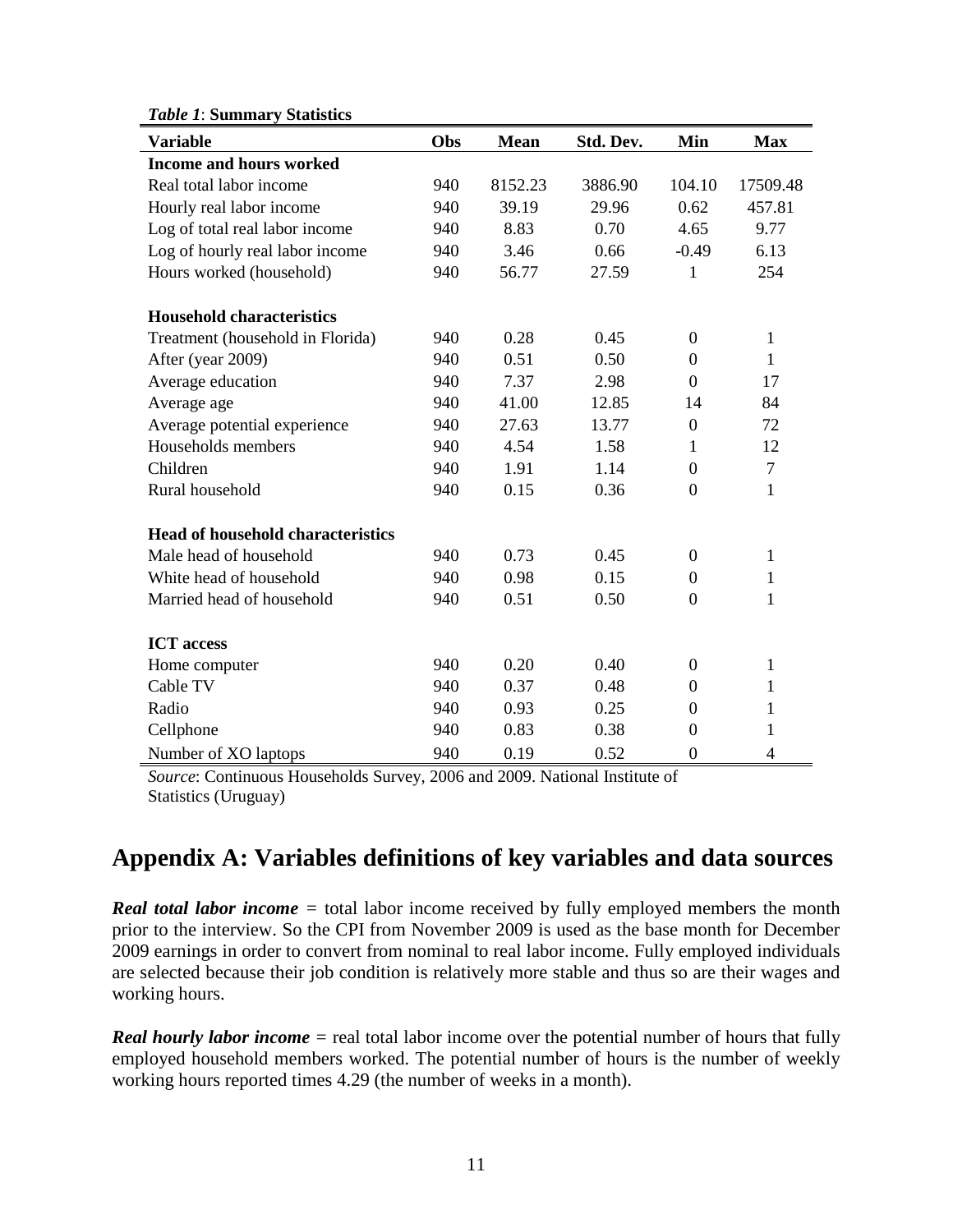*Treatment* = binary variable indicating that a household is located in Florida.

*After* = binary variable indicating that a household was observed in 2009.

*Treatment \* After* = interaction term between *Treatment* and *After*. The coefficient of this term is the *double difference estimator*.

*Average education* = average years of schooling among household members who are fully employed.

*Average experience* = *Average age* – 6 – *Average education*. This specification suggests that individuals enter the labor market right after they finish education, assuming they started school at the age of 6. For this purpose, the variable on schooling excludes attendance to preschool education. Including potential labor experience allows controlling for the effect of both age and experience on earnings.

*Male head of household* = a binary variable indicating that the head of household is male.

*White head of household* = a binary variable indicating that the head of household is white.

*Married head of household* = a binary variable indicating that the head of household is married.

*Children* = number of children under the age of 14 in a household.

*Home computer* = a binary variable indicating that a household possesses a non-XO computer. Unfortunately, it is impossible to differentiate between the possession of a XO-computer and a non-XO computer in the 2009 survey. Thus Internet connection in 2009 is used as a proxy for having a non-XO device.

*Cable TV* = a binary variable indicating that a household has access to cable TV.

*Radio* = a binary variable indicating that a household has access to radio.

*Cellphone* = a binary variable indicating that there is at least one cellphone in the household.

*Number of XO laptops* = number of XO laptops a household received from Ceibal.

#### **Data sources**:

2009 Continuous Household Survey. National Institute of Statistics (Uruguay). 2006 Continuous Household Survey. National Institute of Statistics (Uruguay). Link to website: http://www.ine.gub.uy/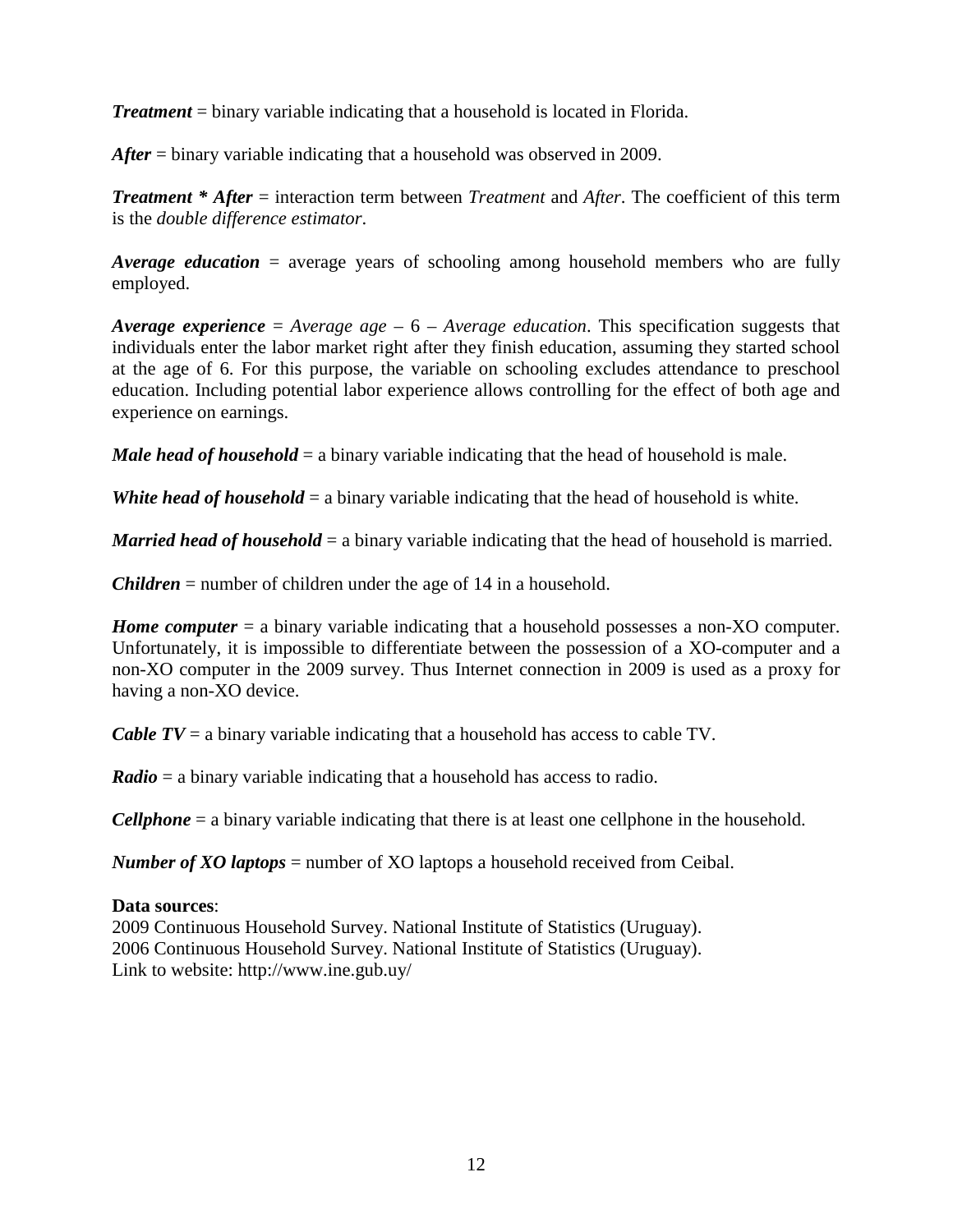#### **Appendix B: Supplementary testing results**

|                                                                                            | <b>Overall sample</b> |               | <b>Segmented sample</b> |               |
|--------------------------------------------------------------------------------------------|-----------------------|---------------|-------------------------|---------------|
| <b>Specification test</b>                                                                  | <i>Total income</i>   | Hourly income | Total income            | Hourly income |
| <b>Breusch-Pagan</b> /<br>Cook-Weisberg test<br>for heteroskedasticity<br>$(\chi$ 2-value) | $50.59***$            | 23.43***      | 96.66***                | $7.36***$     |
| <b>T</b> -test for the strength<br>of the instrumental<br>variable<br>$(t$ -value)         | $-4.08***$            |               | $-2.85***$              |               |
| <i>Hausam test</i> for the<br>endogeneity of<br>Average education<br>$(t-value)$           | 0.01                  | 1.32          | $-0.95$                 | 0.54          |

#### *Table 3*: **Hypothesis testing**

\* p<0.10, \*\* p<0.05, \*\*\* p<0.010

#### **Appendix C: Sample selection**

The 2006 Continuous Household Survey does not include a question on XO-laptop possession. However, since laptops are delivered to all pupils and teachers in public primary schools, eligible households in 2006 are those in Florida and Canelones with at least one member that would attend or work in a public primary school the year after when the program began. These households can be identified as those with at least one primary school teacher, a 5-year old child not attending primary school yet or a child attending between the first and the fifth year of public primary school.

This identification makes a few assumptions. It assumes that primary school teachers will not quit their jobs in 2007, that every 5-year old child will start public primary school in 2007 and that every child attending public primary school will continue enrolled in 2007. The 2006 survey supports this approximation. The percentage of households in this survey with at least one primary school teacher, one 5-year old child and one child attending between the first and the fifth year of public primary school is 22.8%. The percentage of those with at least one primary school teacher and one child attending public primary school is 22.6%.

Moreover, the 2006 data set does not distinguish between public and private primary school teachers. Nonetheless, data from the Education Observatory of the National Administration of Primary Education indicate that a large majority of schools in these two departments are of public administration: 95% in Florida and 80% in Canelones. Therefore, selecting all primary school teachers (both public and private) should not lead to an important overestimation of the quantity of primary teachers that work in public schools.

The 2009 survey includes a question on XO-laptop possession. Thus the identification of households in Florida and Canelones for this particular year is done directly through this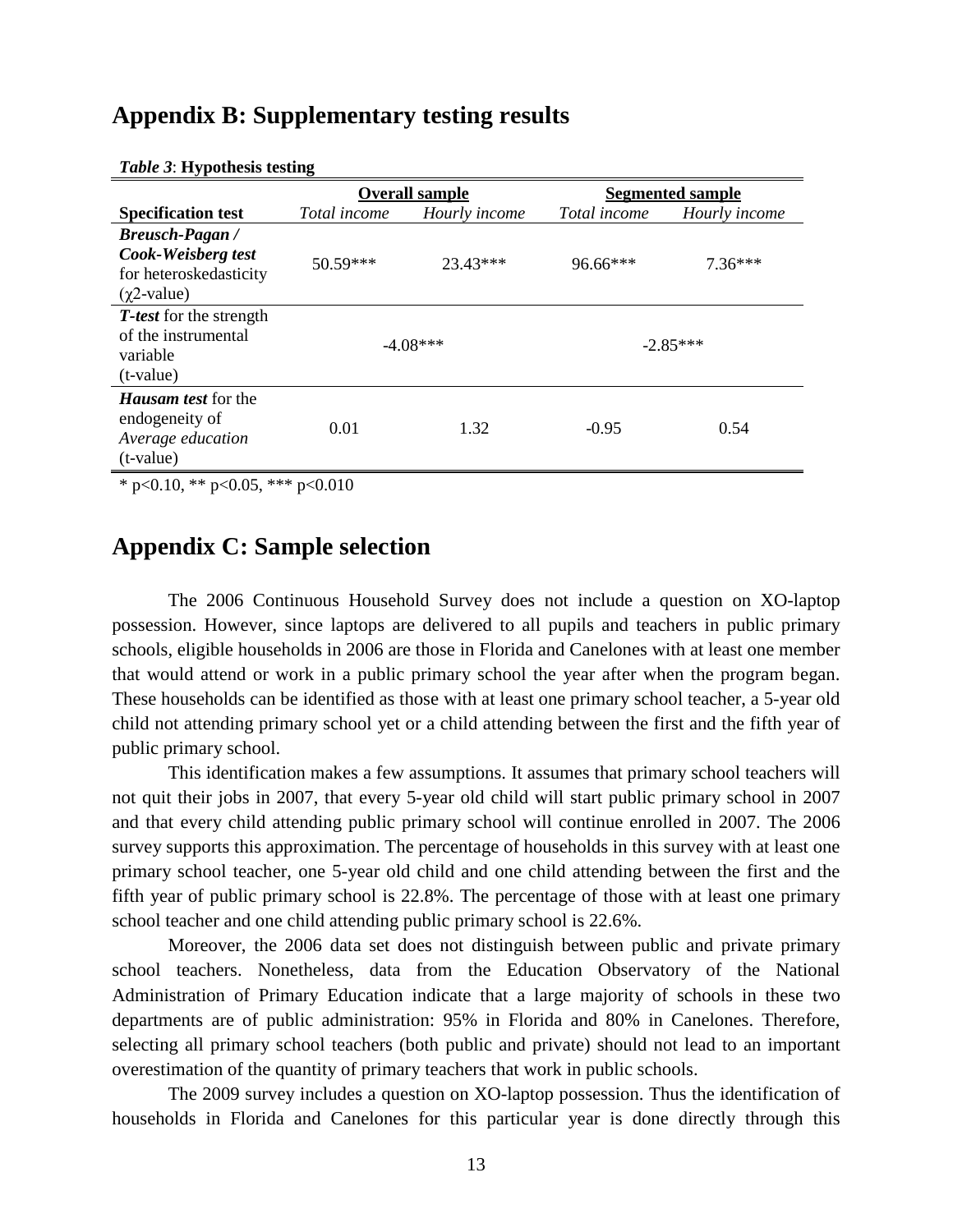variable. As those in Canelones received the devices in 2009, we can assume that no income effect is observed yet and thus they constitute a strong control group.

| Dependent variable[s]:      | <b>Total income</b><br><b>Hourly income</b> |              |
|-----------------------------|---------------------------------------------|--------------|
|                             | (1)                                         | (3)          |
| <b>Independent variable</b> |                                             |              |
| $F$ [Treatment]             | $-0.0819$                                   | $-0.0617$    |
|                             | (0.0628)                                    | (0.0548)     |
|                             |                                             |              |
| A [After]                   | 0.0749                                      | $0.0649*$    |
|                             | (0.0461)                                    | (0.0376)     |
| $F^*A$                      | 0.1667                                      | 0.114        |
|                             | (0.1097)                                    | (0.0959)     |
|                             |                                             |              |
| Average education           | 0.0988***                                   | $0.1030***$  |
|                             | (0.0061)                                    | (0.0052)     |
| Average experience          | $0.0634***$                                 | $0.0394***$  |
|                             | (0.0067)                                    | (0.0054)     |
| Average experience squared  | $-0.0010***$                                | $-0.0005***$ |
|                             | (0.0001)                                    | (0.0001)     |
| Male head of household      | $0.1583***$                                 | $0.1119***$  |
|                             | (0.0494)                                    | (0.0413)     |
| White head of household     | $-0.0532$                                   | 0.0147       |
|                             | (0.1064)                                    | (0.0937)     |
| Married head of household   | $0.0926**$                                  | 0.027        |
|                             | (0.0394)                                    | (0.0343)     |
| Non-XO computer             | $0.1028**$                                  | 0.0474       |
|                             | (0.0407)                                    | (0.0364)     |
| Cable TV                    | $0.1286***$                                 | 0.0889***    |
|                             | (0.0379)                                    | (0.0336)     |
| Radio                       | 0.1245                                      | 0.0667       |
|                             | (0.0899)                                    | (0.0654)     |
| Cellphone                   | $-0.1223**$                                 | $-0.0742*$   |
|                             | (0.0550)                                    | (0.0441)     |
| Number of XO laptops        | $-0.0097$                                   | 0.0024       |
|                             | (0.0625)                                    | (0.0541)     |
| Rural                       | 0.0172                                      | $-0.0262$    |
|                             | (0.0500)                                    | (0.0405)     |
| Constant                    | 7.5541 ***                                  | 2.1514***    |
|                             | (0.1854)                                    | (0.1425)     |
| No. of Obs.                 | 1884                                        | 1884         |
| R-Squared                   | 0.26545                                     | 0.2497       |

# **Appendix D: Table 4 Overall sample regression results**

\* p<0.10, \*\* p<0.05, \*\*\* p<0.010; Robust SEs ( )